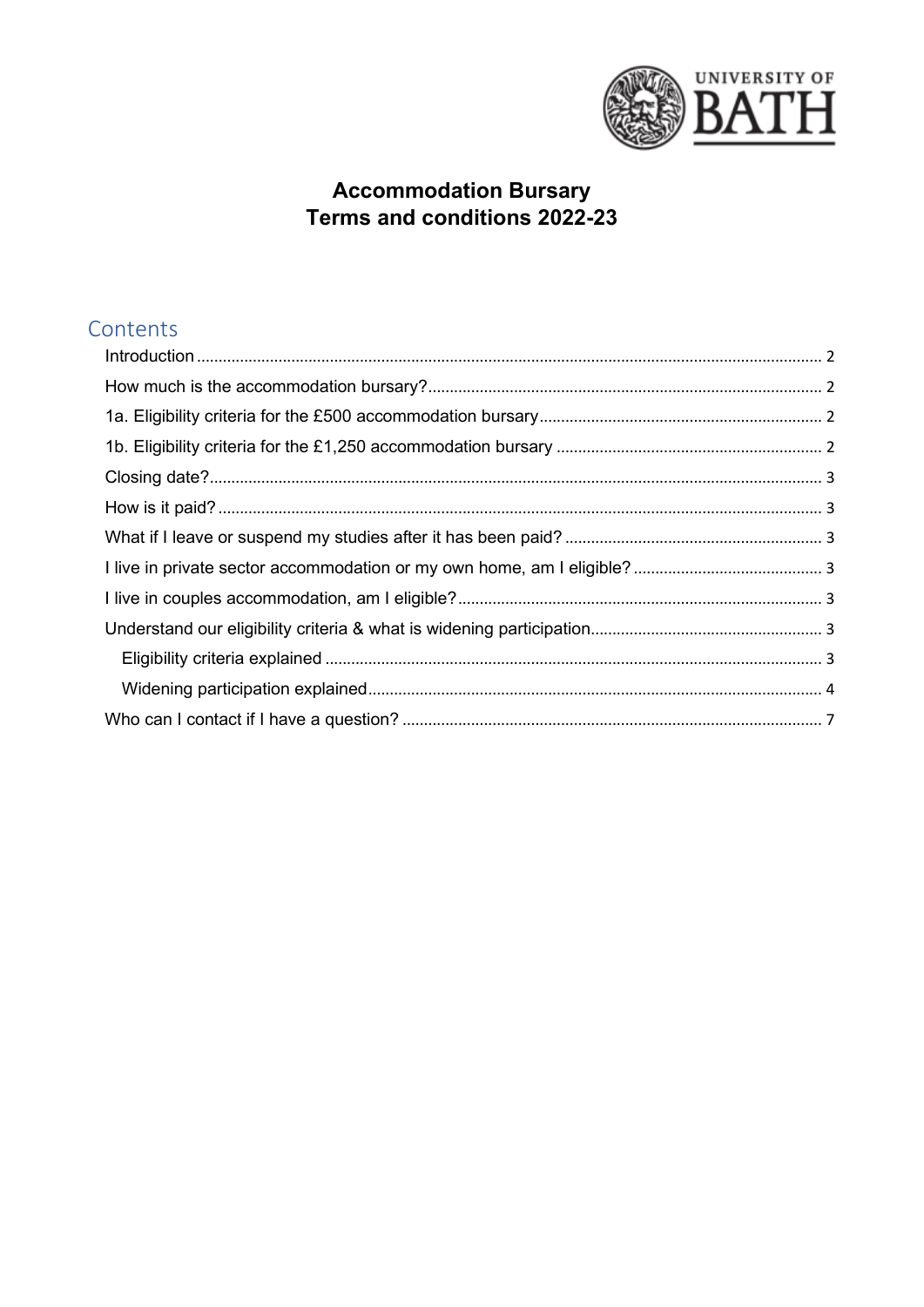## <span id="page-1-0"></span>**Introduction**

The Accommodation Bursary forms part of the University's 2020-25 [Access & Participation Plan.](https://www.officeforstudents.org.uk/advice-and-guidance/promoting-equal-opportunities/access-and-participation-plans/) A limited number of bursaries are available to new first-year students who are living in University owned accommodation.

These terms and conditions apply to new first-year students who enter studies in the academic year 2022-23.

## <span id="page-1-1"></span>How much is the accommodation bursary?

The bursary is worth either £500 (1a) or £1,250 (1b), and will be credited directly to your accommodation account, should you be successful in gaining an award.

# <span id="page-1-2"></span>1a. Eligibility criteria for the £500 accommodation bursary

To be eligible for the £500 Accommodation Bursary, you must meet all of the following:

- be an eligible new first-year Home UK undergraduate student starting studies in 2022/3
- be registered on a full-time undergraduate degree course
- hold a University accommodation contract in 2022/3
- have a UK student loans household income assessment of either:
	- $\circ$  up to £42,875
	- o between £42,875 and £60,000, and meet one of the widening participation criteria\*

# <span id="page-1-3"></span>1b. Eligibility criteria for the £1,250 accommodation bursary

To be eligible for the £1,250 Accommodation Bursary, you must meet all of the following:

- be an eligible new first-year Home UK undergraduate student starting studies in 2022/3
- be registered on a full-time undergraduate degree course
- hold a University accommodation contract in 2022/3
- have a UK student loans household income assessment of between £25,000 and £42,875, and meet one of the widening participation criteria\*

\* Widening participation criteria:

- your home address is in an area where [fewer young people progress to Higher](https://www.officeforstudents.org.uk/data-and-analysis/young-participation-by-area/young-participation-by-postcode/)  [Education](https://www.officeforstudents.org.uk/data-and-analysis/young-participation-by-area/young-participation-by-postcode/) (Polar 4, quintiles 1 or 2) or
- you are a [care leaver](https://www.bath.ac.uk/guides/additional-support-and-funding-for-care-leavers-foyer-residents-and-estranged-students/) or
- you or your family receive a state [means-tested benefit](https://www.bath.ac.uk/corporate-information/state-means-tested-benefits/) or
- you have completed an **[Access to HE Diploma](http://www.accesstohe.ac.uk/Pages/Default.aspx)** or
- you are *irreconcilably estranged* from your parent(s) or guardian(s) or
- you are a [Young Carer](https://www.bath.ac.uk/guides/students-with-caring-responsibilities/) or
- you are a [refugee/asylum seeker](https://www.bath.ac.uk/guides/financial-support-for-refugees/) or
- your home address is considered to be in an [area of general disadvantage](https://imd-by-postcode.opendatacommunities.org/imd/2019) (IMD, quintiles 1 or 2)

**Without declaration of your household income and WP criteria, we are unable to assess your eligibility for the Accommodation Bursary.** Please find information about how to provide this information [below.](#page-2-5)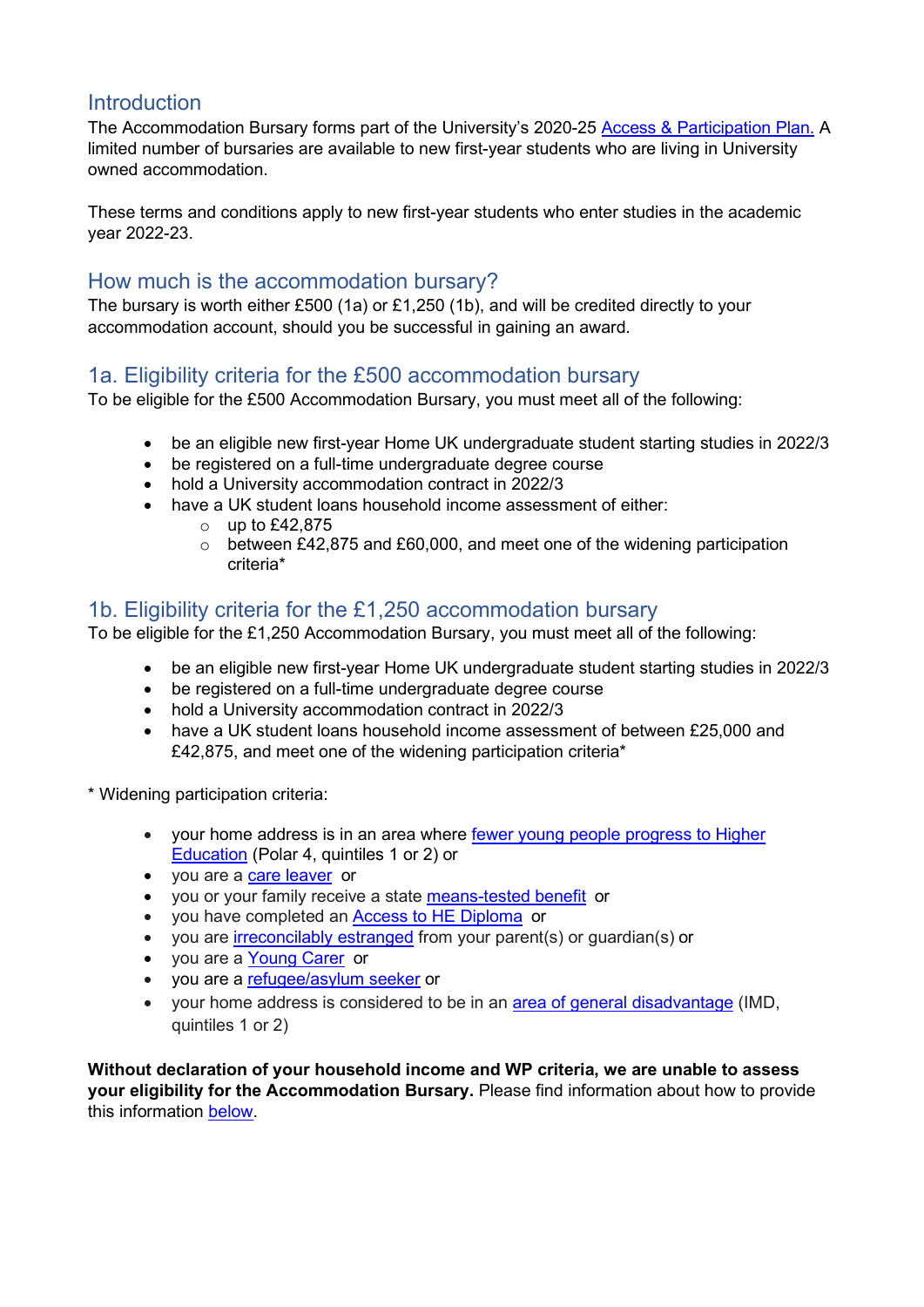# How do I apply?

There is no application required.

The University will be responsible for identifying eligible students based on the information detailed above. Eligible students will receive an award email in December 2022.

You may if you wish, decline the offer of the Accommodation Bursary. Details of this will be in any emails sent to you.

As there are a limited amount of Accommodation Bursaries available, eligibility is no guarantee of an award being made. If our limit is reached, we will prioritise those with a widening participation criteria, followed by ascending household income, starting with those on the lowest income.

The University's decision on the interpretation of eligibility criteria is final and there is no right of appeal. You may make a complaint if you believe that you have not been considered for an award because of a procedural error, or you believe that there has been some other procedural problem with our allocating and awarding system. Complaints should be made to [Clare Cobb,](mailto:cc599@bath.ac.uk) Student Living and Guest Experience Manager.

### <span id="page-2-0"></span>Closing date?

The final deadline date to be considered for an Accommodation Bursary is **midnight (GMT) on 30th November 2022**. We cannot accept any late household income declarations after this date. Information about how we receive your household income data is detailed within the [eligibility](#page-2-6)  [criteria below.](#page-2-6)

#### <span id="page-2-1"></span>How is it paid?

If you are successful in gaining an award it will be credited directly to your accommodation payment due in January 2023. No cash alternative will be given.

#### <span id="page-2-2"></span>What if I leave or suspend my studies after it has been paid?

An award will not be taken away or recalculated if you subsequently leave studies.

# <span id="page-2-3"></span>I live in private sector accommodation or my own home, am I eligible?

No, this award is only open to those who hold a University accommodation contract.

#### <span id="page-2-4"></span>I live in couples accommodation, am I eligible?

No, this award is not open to those residing in couples accommodation.

# <span id="page-2-6"></span><span id="page-2-5"></span>Understand our eligibility criteria & what is widening participation Eligibility criteria explained

| <b>Home UK student</b> | Eligible Home UK students are those that are classed as UK<br>(England, Wales, Scotland or Northern Ireland), as assessed for<br>student loans purposes, as determined by Student Finance<br>England (SFE) or other relevant UK student loans awarding<br>agency. This is in addition to a Home UK fees status as<br>determined by the University in your application to study. |
|------------------------|---------------------------------------------------------------------------------------------------------------------------------------------------------------------------------------------------------------------------------------------------------------------------------------------------------------------------------------------------------------------------------|
|                        | New first-year students are those who commenced studies for<br>the first time at Bath in September 2022 and are in Year 1 of<br>their course.                                                                                                                                                                                                                                   |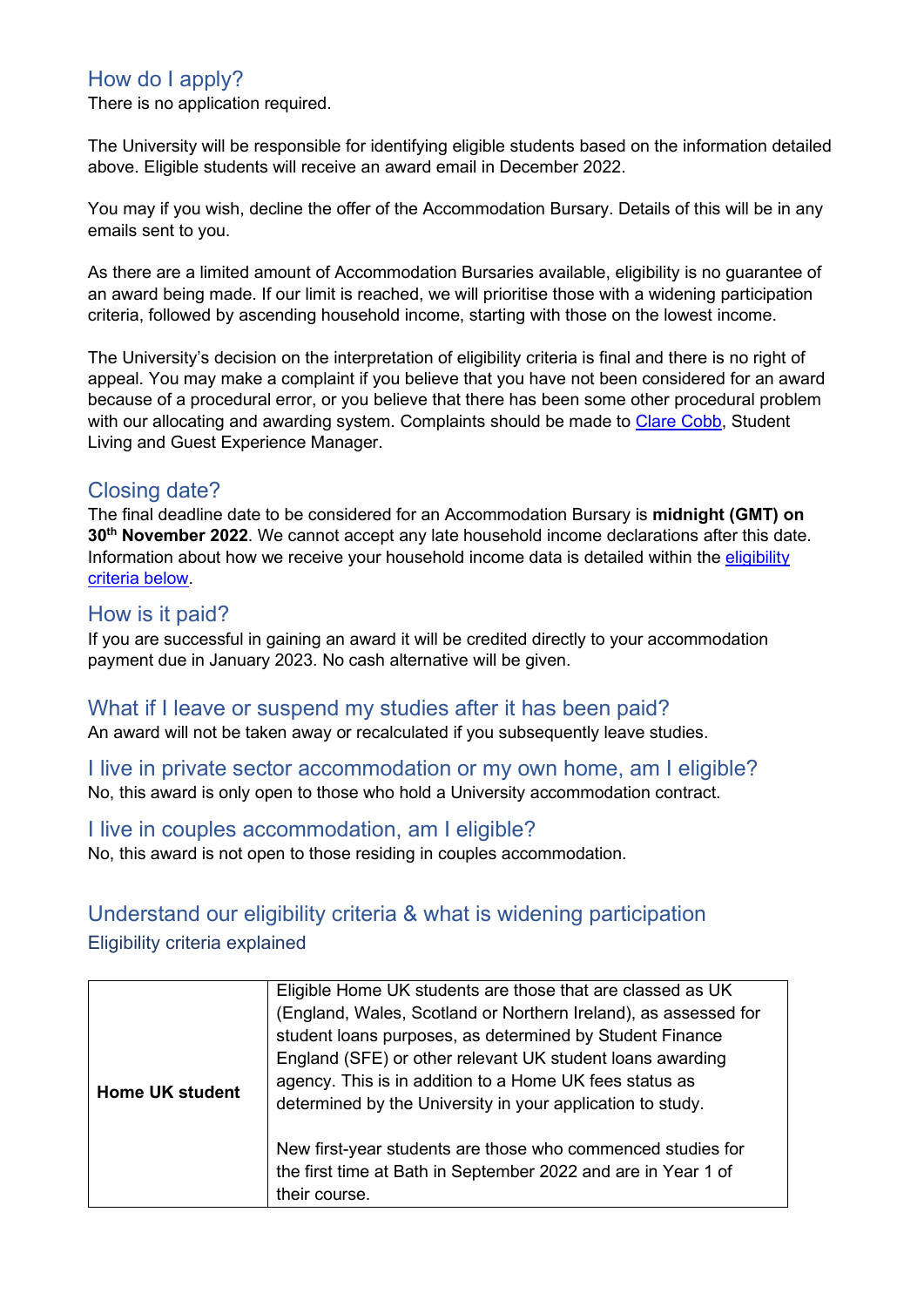|                                                                                | This refers to the <b>household income</b> data, as shared with the                                                                                                                             |
|--------------------------------------------------------------------------------|-------------------------------------------------------------------------------------------------------------------------------------------------------------------------------------------------|
|                                                                                | University, by your student loans awarding agency e.g., Student                                                                                                                                 |
|                                                                                | Finance England.                                                                                                                                                                                |
|                                                                                | Your student loans awarding agency will only carry out an<br>assessment of your household income if you have<br>requested this as part of your Maintenance and Tuition Fee<br>Loan application. |
| <b>Household</b>                                                               |                                                                                                                                                                                                 |
| <b>Income</b>                                                                  | Your student loans awarding agency will share household                                                                                                                                         |
|                                                                                | income data for bursary/scholarship purposes with the university                                                                                                                                |
| (Home UK students<br>eligible for student<br>loans from the UK<br>government.) | after your exams results in late August. This is unless you<br>and/or the person whose household income your loans are<br>assessed on have not given that permission.                           |
|                                                                                | We must receive this information in order for us to assess your<br>eligibility.                                                                                                                 |
|                                                                                | We are not responsible for any delays in your student loans                                                                                                                                     |
|                                                                                | application being processed or information not being passed                                                                                                                                     |
|                                                                                | onto us by your student loans awarding agency.                                                                                                                                                  |
|                                                                                |                                                                                                                                                                                                 |
|                                                                                | We receive this information from the Student Loans Company                                                                                                                                      |
|                                                                                | (England, Wales, Scotland or Northern Ireland)                                                                                                                                                  |
|                                                                                | The following lists university managed accommodation that                                                                                                                                       |
|                                                                                | applies to this bursary award are listed as follows:                                                                                                                                            |
|                                                                                | Norwood                                                                                                                                                                                         |
|                                                                                | <b>Brendon Court</b>                                                                                                                                                                            |
|                                                                                | Westwood                                                                                                                                                                                        |
|                                                                                | Polden Court                                                                                                                                                                                    |
|                                                                                | Polden                                                                                                                                                                                          |
|                                                                                | Eastwood<br>Marlborough Court                                                                                                                                                                   |
| <b>University</b>                                                              | <b>Solsbury Court</b>                                                                                                                                                                           |
| managed                                                                        | <b>Woodland Court</b>                                                                                                                                                                           |
| accommodation                                                                  | Osborne House                                                                                                                                                                                   |
|                                                                                | The Quads                                                                                                                                                                                       |
|                                                                                | John Wood Building                                                                                                                                                                              |
|                                                                                | <b>John Wood Court</b>                                                                                                                                                                          |
|                                                                                | <b>Carpenter House</b>                                                                                                                                                                          |
|                                                                                | <b>Clevelands Building</b>                                                                                                                                                                      |
|                                                                                | <b>Canal Wharf</b>                                                                                                                                                                              |
|                                                                                | <b>Pulteney Court</b>                                                                                                                                                                           |
|                                                                                | <b>Thornbank Gardens</b>                                                                                                                                                                        |
|                                                                                | <b>Green Park House</b>                                                                                                                                                                         |

#### <span id="page-3-0"></span>Widening participation explained

Widening participation (WP) is a way for us to recognise and support those who may not have had the same start in life or opportunities to succeed educationally as others.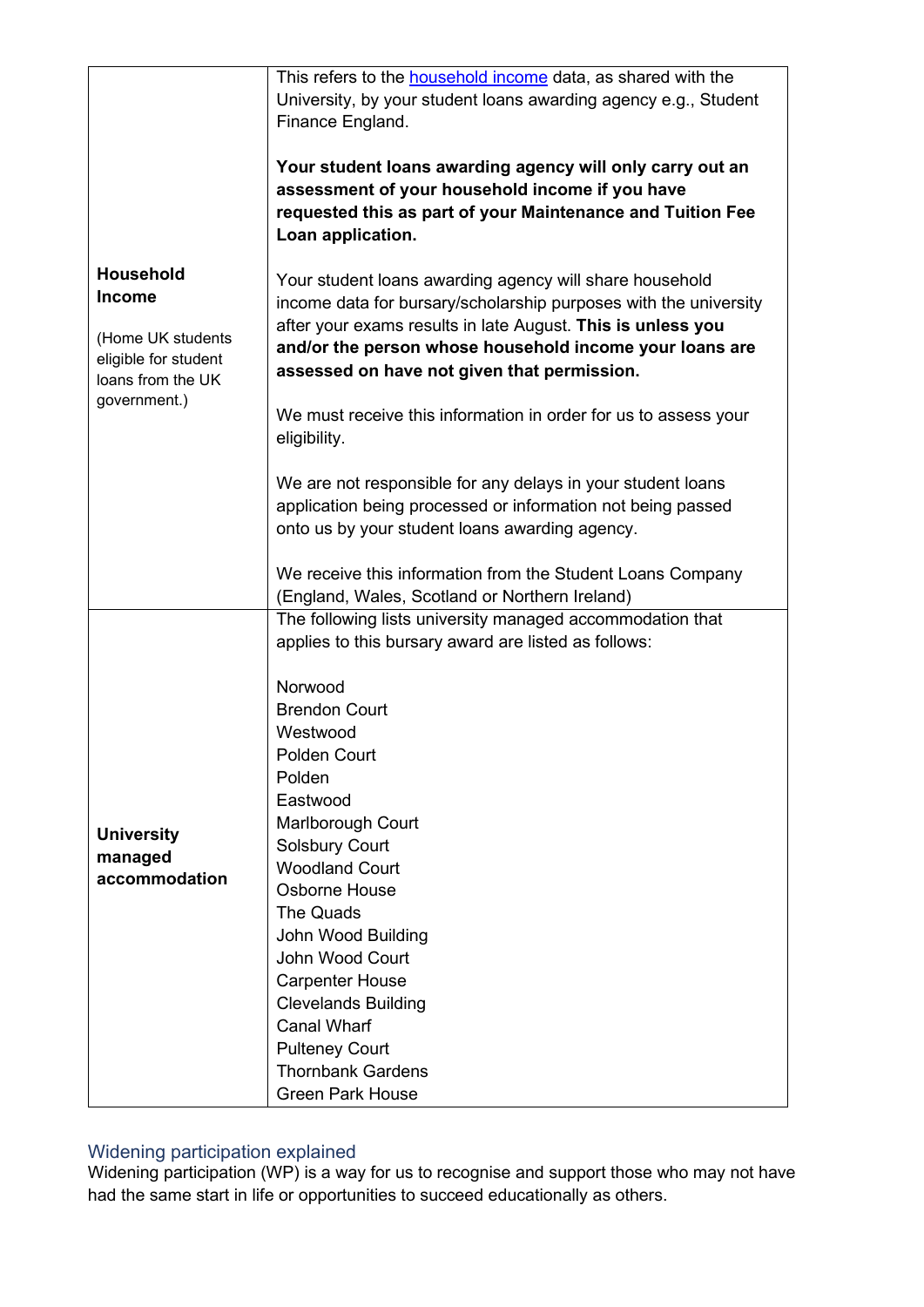At Bath we aim to help raise these aspirations and offer financial support through our awards to help our students achieve the best they can in their degree studies. There are many barriers, which may affect a person's life journey and may include areas such as financial, social, cultural or geographical.

|                       | This is a postcode classification that tells us what proportion of young      |
|-----------------------|-------------------------------------------------------------------------------|
|                       | people from your area progress to higher education. The specific system       |
|                       |                                                                               |
|                       | we use is POLAR 4 data based on the home postcode provided by you             |
|                       | in your UCAS application, at the point of application to university.          |
| Low                   |                                                                               |
| Participation         | This system groups postcodes into quintiles. We will count your               |
| Neighbourhood         | postcode as low participation if it is quintile 1 or 2. Your home postcode    |
| (POLAR)               | and actual POLAR quintile is shared with us from UCAS.                        |
|                       | Where it is not passed on or does not exist, we will not be able to use       |
|                       | any other proxy data or alternative classification system.                    |
|                       |                                                                               |
|                       | We use the postcode data given in your initial UCAS application.              |
|                       | Indices of multiple deprivation (IMD) is a measure of relative deprivation    |
|                       | for small, fixed geographic areas of the UK. IMD classifies these areas       |
|                       | into five quintiles based on relative disadvantage, with quintile 1 being     |
|                       |                                                                               |
|                       | the most deprived and quintile 5 being the least deprived.                    |
| <b>Indices of</b>     |                                                                               |
| <b>Multiple</b>       | We will count your postcode as an area of general disadvantage if it is in    |
| <b>Deprivation</b>    | quintile 1 or 2. Your home postcode and actual IMD quintile is shared         |
| (IMD)                 | with us from UCAS. Where it is not passed on or does not exist, we will       |
|                       | not be able to use any other proxy data or alternative classification         |
|                       | system.                                                                       |
|                       |                                                                               |
|                       |                                                                               |
|                       | We use the postcode data given in your initial UCAS application.              |
|                       | The <b>Access to (Higher Education) HE Diploma</b> is a year-long             |
| <b>Access to HE</b>   | qualification that prepares students to study at undergraduate degree         |
|                       |                                                                               |
| <b>Diploma</b>        | level. This qualification is typically undertaken by mature students,         |
|                       | although students of any age can take this qualification.                     |
|                       | The definition of a refugee as defined on the UKCISA website is:              |
|                       |                                                                               |
|                       | (a) you must be <b>ordinarily resident</b> in England on the first day of the |
|                       | first academic year of your course; and                                       |
|                       |                                                                               |
|                       | (b) you must:                                                                 |
|                       |                                                                               |
|                       | have been recognised as a refugee by the UK Government and                    |
| <b>Refugee Status</b> | have remained ordinarily resident in the UK and Islands since                 |
|                       | then; or                                                                      |
|                       | be the spouse / civil partner of such a refugee and have been in              |
|                       | that relationship on the date on which he/she made his/her                    |
|                       |                                                                               |
|                       | application for asylum; or<br>$\bullet$                                       |
|                       | be the child of such a refugee, or the child of such a refugee's              |
|                       | spouse / civil partner, and be able to show that on the date that             |
|                       | refugee made his/her application for asylum, you were:                        |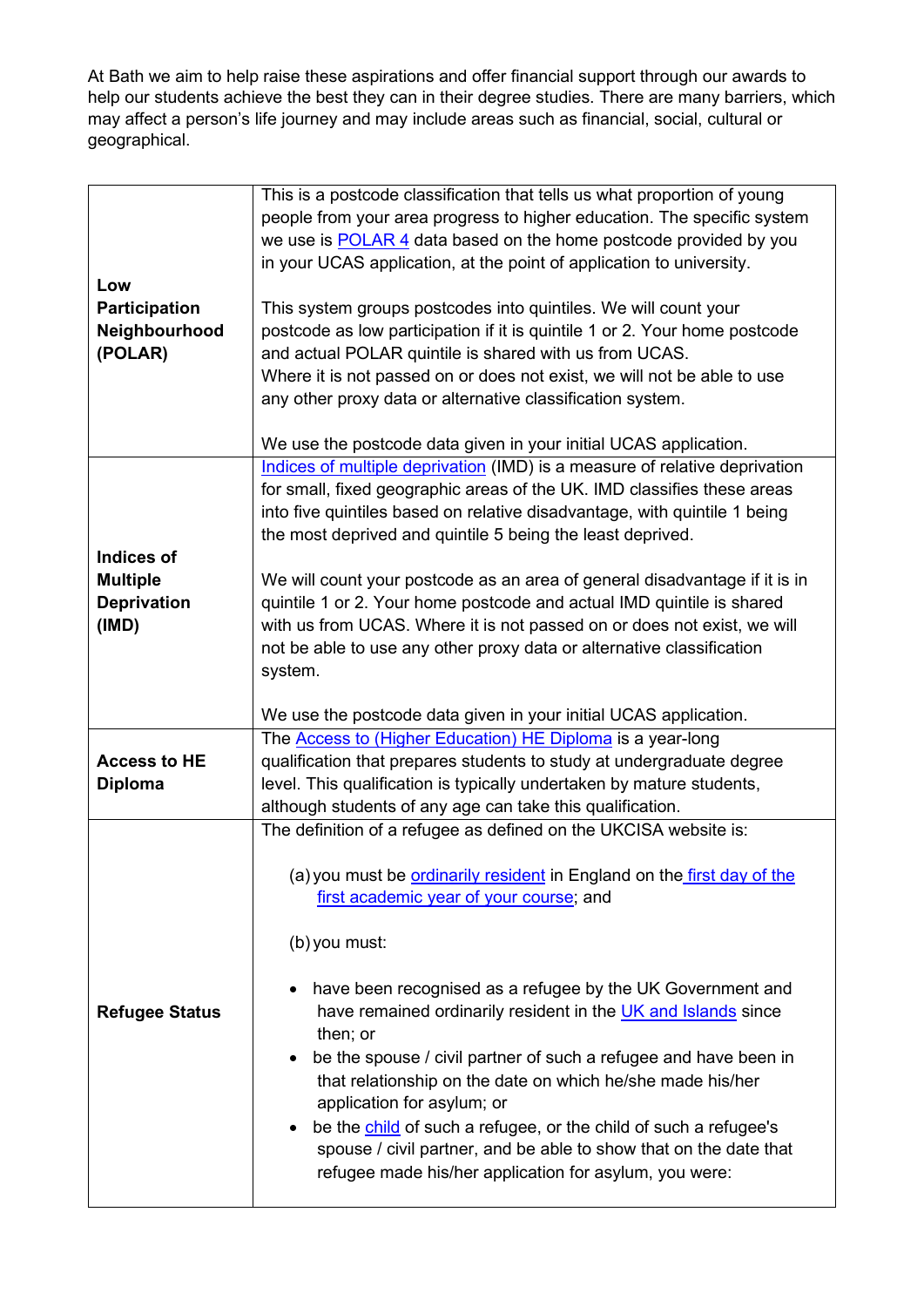|                                                   | i. under 18 years of age; and                                                                                                                                                                                                                                                                                                                                                                                                        |
|---------------------------------------------------|--------------------------------------------------------------------------------------------------------------------------------------------------------------------------------------------------------------------------------------------------------------------------------------------------------------------------------------------------------------------------------------------------------------------------------------|
|                                                   | ii. the refugee was your parent, or your parent's spouse / civil<br>partner.                                                                                                                                                                                                                                                                                                                                                         |
|                                                   | Your refugee status will be verified by our Undergraduate Admissions<br>Team if you have declared this in your UCAS application. Please contact<br>us if you have not declared this in your UCAS application and need to do<br>this separately.<br>The University has a <b>Student Retention &amp; Success Team</b> who can also<br>provide you with additional funding support and advice during your<br>studies.                   |
| <b>Care Leaver</b>                                | The Children (Leaving Care) Act 2000 definition states that a care leaver<br>is someone 25 or under who has been in Local Authority Care for a period<br>of at least 13 weeks or more spanning their 16th birthday.                                                                                                                                                                                                                  |
|                                                   | The University has a <b>Student Retention &amp; Success Team</b> who can also<br>provide you with additional funding support and advice during your<br>studies.                                                                                                                                                                                                                                                                      |
| <b>Young carer</b>                                | You are classed as a young adult carer if you are a carer between the<br>ages of 18 and 25 who looks after a relative or friend, of any age, due to<br>disability, chronic/terminal illness, mental health problems or alcohol or<br>drug addiction/dependency.                                                                                                                                                                      |
|                                                   | The University has a <b>Student Retention &amp; Success Team</b> who can also<br>provide you with additional advice and guidance during your studies.                                                                                                                                                                                                                                                                                |
| <b>Irreconcilably</b><br>estranged from<br>family | An <i>irreconcilably estranged</i> person is someone who has not had any<br>verbal or written contact with their parents for a significant period of time,<br>on or before the first day of the academic year for which you are applying<br>for funding, and this is unlikely to change.                                                                                                                                             |
|                                                   | This can include your biological or adoptive parents, or your only living<br>parent. A significant period of time is usually considered to be twelve<br>months or longer, but this can also depend on your circumstances.                                                                                                                                                                                                            |
|                                                   | The University has a <b>Student Retention &amp; Success Team</b> who can also<br>provide you with additional funding support and advice during your<br>studies.                                                                                                                                                                                                                                                                      |
|                                                   | As part of our process for determining your eligibility for support, we will<br>invite you, in late spring, to indicate whether you or your parent(s),<br>guardian or partner are in receipt of any qualifying government state<br>means-tested benefits.                                                                                                                                                                            |
| <b>Means tested</b><br>welfare benefits           | This will include UK government income assessed benefits such as:<br><b>Child Tax Credits</b><br><b>Working Tax Credits</b><br><b>Housing Benefits</b><br>$\bullet$<br><b>Council Tax Benefits</b><br>$\bullet$<br>Income Support or Income-based Job Seekers Allowance<br>$\bullet$<br>Income-related Employment and Support Allowance<br>$\bullet$<br><b>Pension Credits</b><br>$\bullet$<br><b>Universal Credits</b><br>$\bullet$ |
|                                                   | We also will accept, if the parent or student receives for themselves (not                                                                                                                                                                                                                                                                                                                                                           |